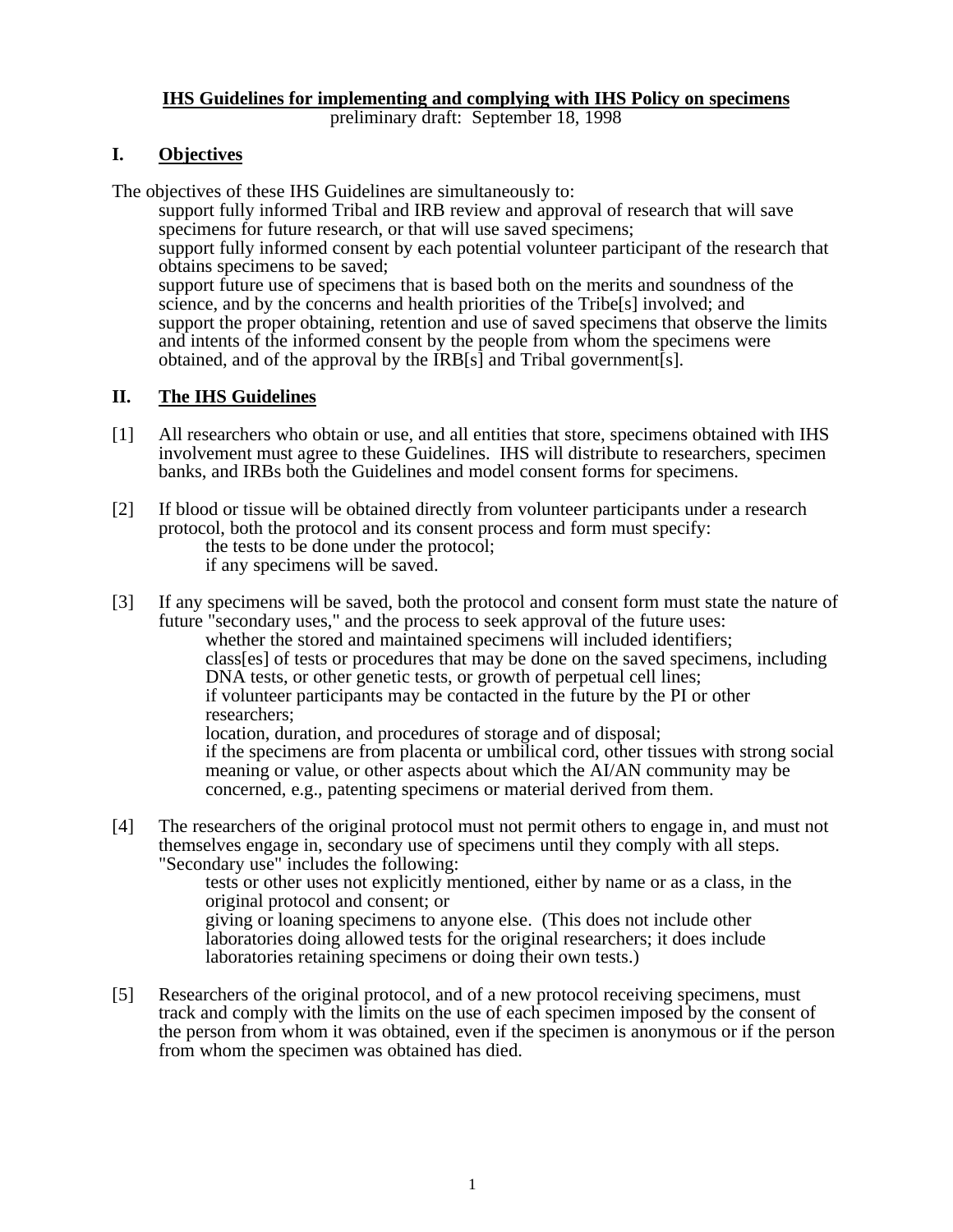- [6] All proposed secondary uses of specimens must be reviewed for scientific value by an independent group. The original protocol that stored the specimens must include such review and approval in its procedures. As a nonrenewable resource, specimens should be used up only by research with high scientific value; scientists other than the researcher should judge the scientific value of the proposed use. Specimens also must not be hoarded (to benefit a researcher's career, for instance) but must be shared if it benefits a volunteer or family, Tribe, or society. Those two obligations are especially important for specimens not easily obtained, e.g., by surgery or biopsy.
- [7] All proposed secondary uses of specimens must be reviewed and approved by the Tribal government[s] with jurisdiction. The original protocol that stores specimens must include such review and approval in its procedures.
- [8] All proposed secondary uses of specimens must be reviewed and approved by all participating institution that hold, send, or receive the specimens, using their SPA IRB or MPA procedures. The researcher of the new protocol must send the consent forms under which the specimens were originally obtained with the protocol for review.
- [9] Many "anonymous" specimens have clinical or demographic information about the people from whom the specimens were obtained. IRB review must assess if true anonymity is achieved and maintained, i.e., that identification of some people cannot occur due to combination of demographic or clinical data or linkage to other databases.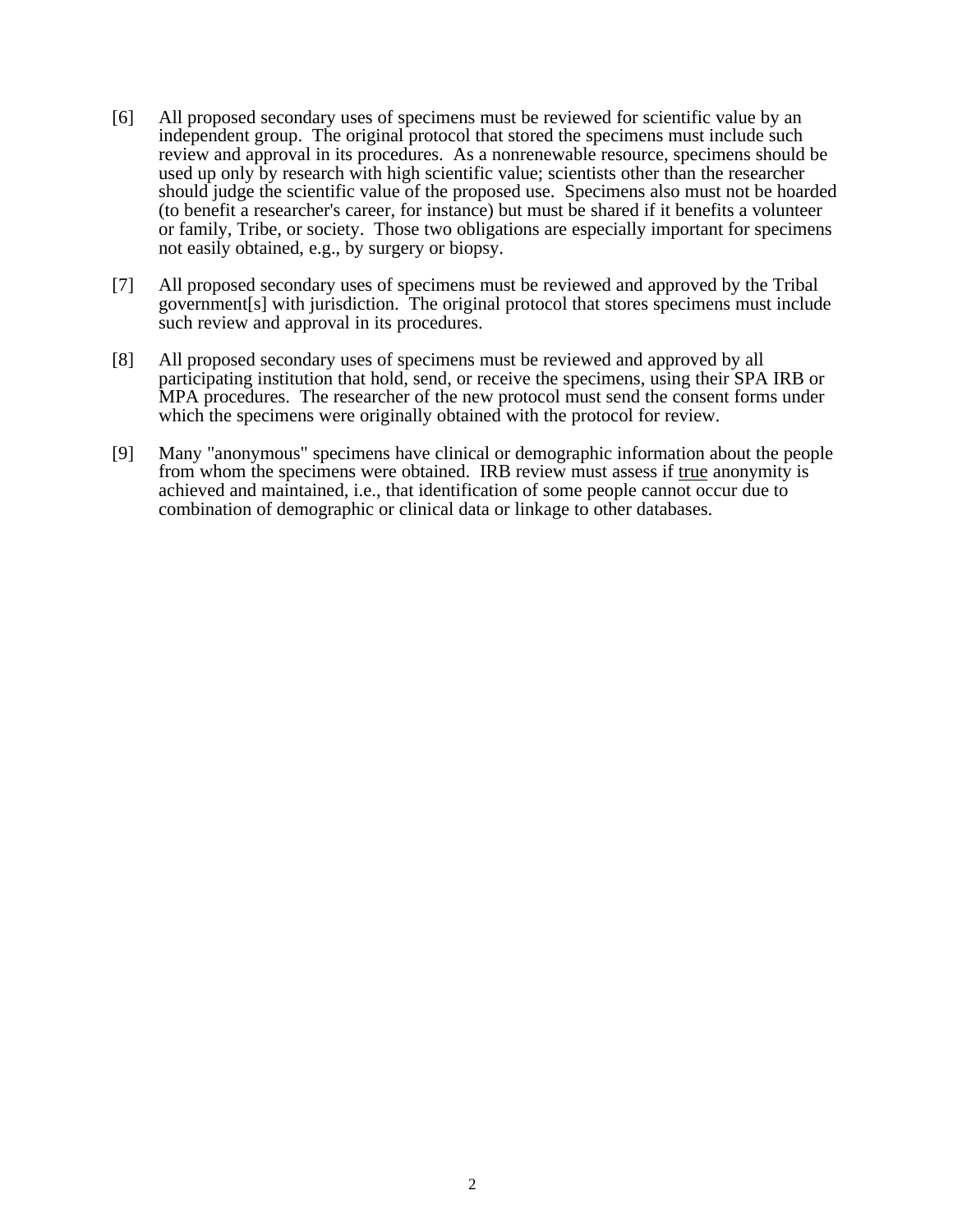[10] If all proposed uses are within the original truly informing consent, see **Table 1**. Within the original truly informing consent means the consent cited the uses as a class (e.g., "kidney function tests") or by name. Related to original study means the stated purposes for which the specimens were obtained. (These two criteria may be different; see Section III, Additional information.) Proposed uses are exempt from further IRB review if they are within the original consent, and related, and anonymous; the determination that they meet all three criteria is by the institution's MPA procedure or SPA IRB, not by the researcher. All other proposed uses within the original consent require "expedited" or full IRB review.

#### **TABLE 1**

| <b>Related to</b> |       | Anonymous Standard conditions for the new research protocol or plan: |
|-------------------|-------|----------------------------------------------------------------------|
| original study    |       |                                                                      |
|                   |       | Scientific merit review and approval (i.e., "review, then either     |
| yes               | yes   | approval or veto, of the protocol"); and                             |
|                   |       | each institution's review and approval; and                          |
|                   |       | notification of Tribe; and                                           |
|                   |       | publications identify the community only with Tribal consent.        |
|                   |       | Scientific merit review and approval; and                            |
|                   |       | IRB review and approval of the protocol's modification; and          |
| yes               | no    | notification of Tribe; and                                           |
|                   |       | researchers not contact individuals without their consent; and       |
|                   |       | publications identify the community only with Tribal consent.        |
|                   |       | Scientific merit review and approval; and                            |
|                   | yes,  | IRB review and approval; and                                         |
| no                | or no | formal Tribal review and approval; and                               |
|                   |       | informed [re]consent by each volunteer participant, unless           |
|                   |       | excepted by the IRB for anonymous specimens; and                     |
|                   |       | publications identify individuals only with their consent; and       |
|                   |       | publications identify the community only with Tribal consent.        |

#### **When all proposed uses of specimens are within the original truly informing consent:**

[11] Proposed uses may be outside the original consent, usually for one of three reasons. The original consent did not include future use at all. The original consent was too broad--a blanket consent to do any test--and thus was

not truly-informing by today's standards. (These two consents are frequent in clinical care or older research.)

The future use is beyond a reasonably detailed truly-informing consent. Future possible uses or protocols are so varied that a table of standard conditions is not feasible. Every proposed use must be approved by all Tribe[s] and IRB[s] involved, and by an independent scientific group.

[12] Many new tests, like genetic tests, require pre-test counseling. If the protocol will do new tests with clinical relevance to people from whom the specimens were obtained, and if the specimens are identifiable, the researchers must specify how and when they will obtain the informed consent of each person to receive--or to not receive--the test results. (Many new tests are not CLIA approved; generally the results of non-CLIA approved tests are not given directly to the volunteer participants or their physicians.)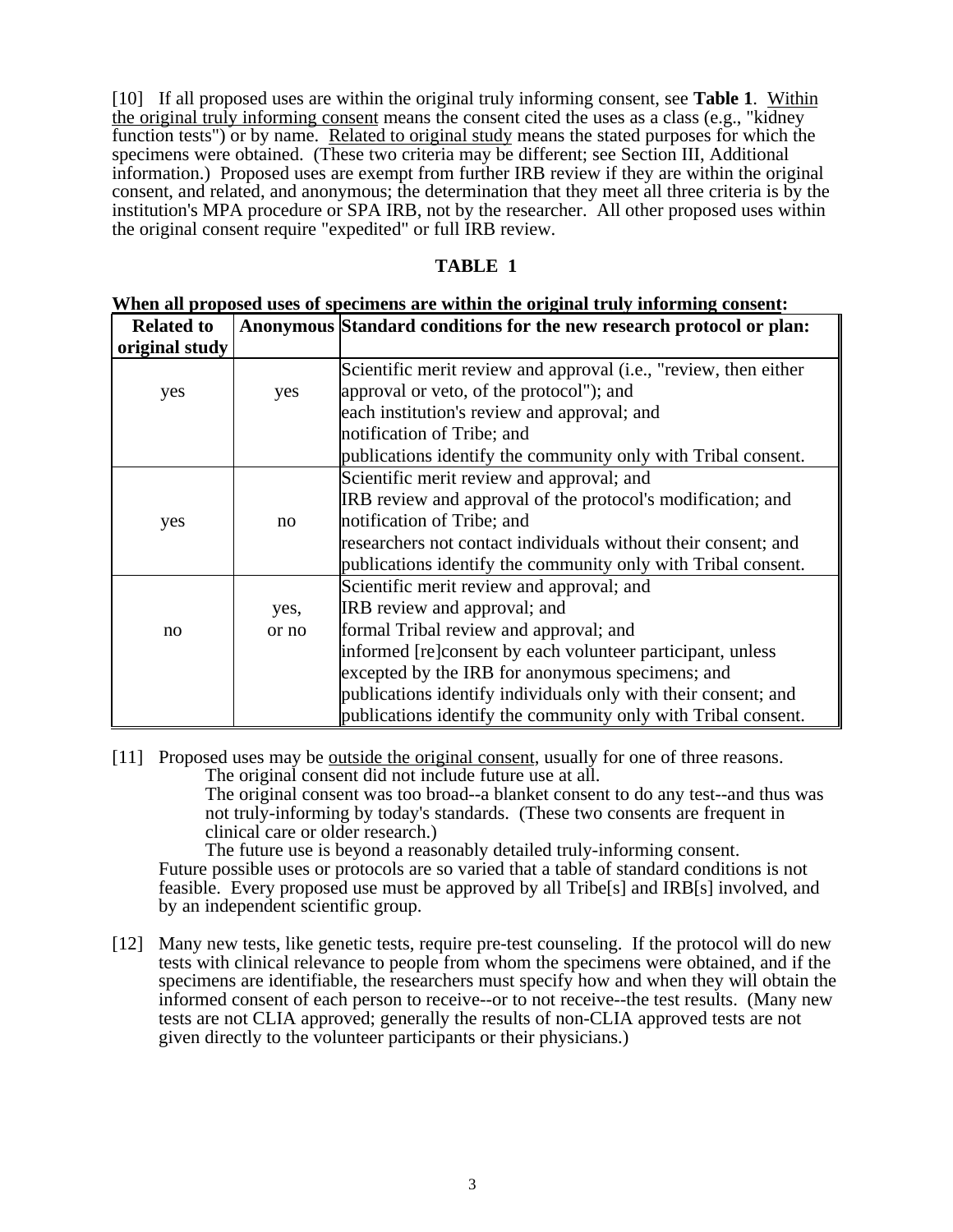[13] The entities retaining specimens, and PI and co-investigators of every protocol, that obtain, store, test, or use the specimens must sign a copy of one of the following. The signed agreements extend these Guidelines to laboratories, specimen banks, and researchers that receive, hold, test, or secondarily use any specimens; the original researcher must obtain the same written agreement from them. The originals are sent to the IRB[s] and Tribe[s] involved. If the new protocol is receiving specimens for secondary use, copies of the signed forms are sent to the original researcher.

*All researchers will comply with the following for specimens and data in this project:* 

- *1. NOT use the specimens and data received for any purpose other than those stated in this protocol and approved by the Tribe[s] and IRB[s];*
- *2. NOT release the specimens, or their associated raw data, to any other person or study, without the prior approval by the IRB[s] and Tribe[s] involved;*
- *3a. If the specimens or data are supposed to be anonymous, NOT attempt in any way to establish the identity of the subjects of the specimens or data received.*
- *3b. If the specimens are not anonymous, NOT try to contact any individual or family other than as stated in this protocol, without the prior approval by the IRB[s] and Tribe[s] involved.*
- *3c. If the specimens are not anonymous, NOT try to obtain clinical or other information from anyone's medical or other records other than as stated in this protocol, without the prior approval by the IRB[s] and Tribe[s] involved.*
- [14] Storage of all specimens must provide physical security from unauthorized or inappropriate access. The disposal of specimens must be respectful.
- [15] Researchers of the new protocol to use existing specimens have the same obligations as do the researchers of the original protocol. Those obligations generally include: to present the results of the research to the Tribe[s] involved; and to present the results of the research to the Tribe[s] involved; and to seek Tribal review of publications.
- [16] Research teams must insure "institutional memory" to comply with requirements after the PI has left. Research teams should also have written agreements with their institutions to define control and responsibility over the storage and disposition of the specimens. The Tribe[s] and IRB[s] involved may need to know those agreements.
- [17] IRB[s] and Tribal government[s] may notify funding agencies, supporting institutions, and publishers or editors of violations of these Guidelines that are not resolved.
- [18] These Guidelines must be re-examined, and may be modified, as experience develops.

### **III. Discussion**

The IHS has five special considerations, circumstances, and concerns.

Confidentiality and anonymity are more difficult to maintain in small rural communities, as are most IHS sites, than in large urban areas.

Because clinical care data in the IHS are computerized, true anonymity is difficult to achieve, due to possible combinations of computerized clinical data elements.

AI/AN communities have been stigmatized by recent research, which reinforces the fears and distrust that many AI/AN and other people have about research.

Many AI/AN people have special cultural values and concerns related to the use of blood and other tissues.

Tribal governments legally control research done within their jurisdiction. IHS Guidelines must work with each Tribe's Codes and procedures to control research.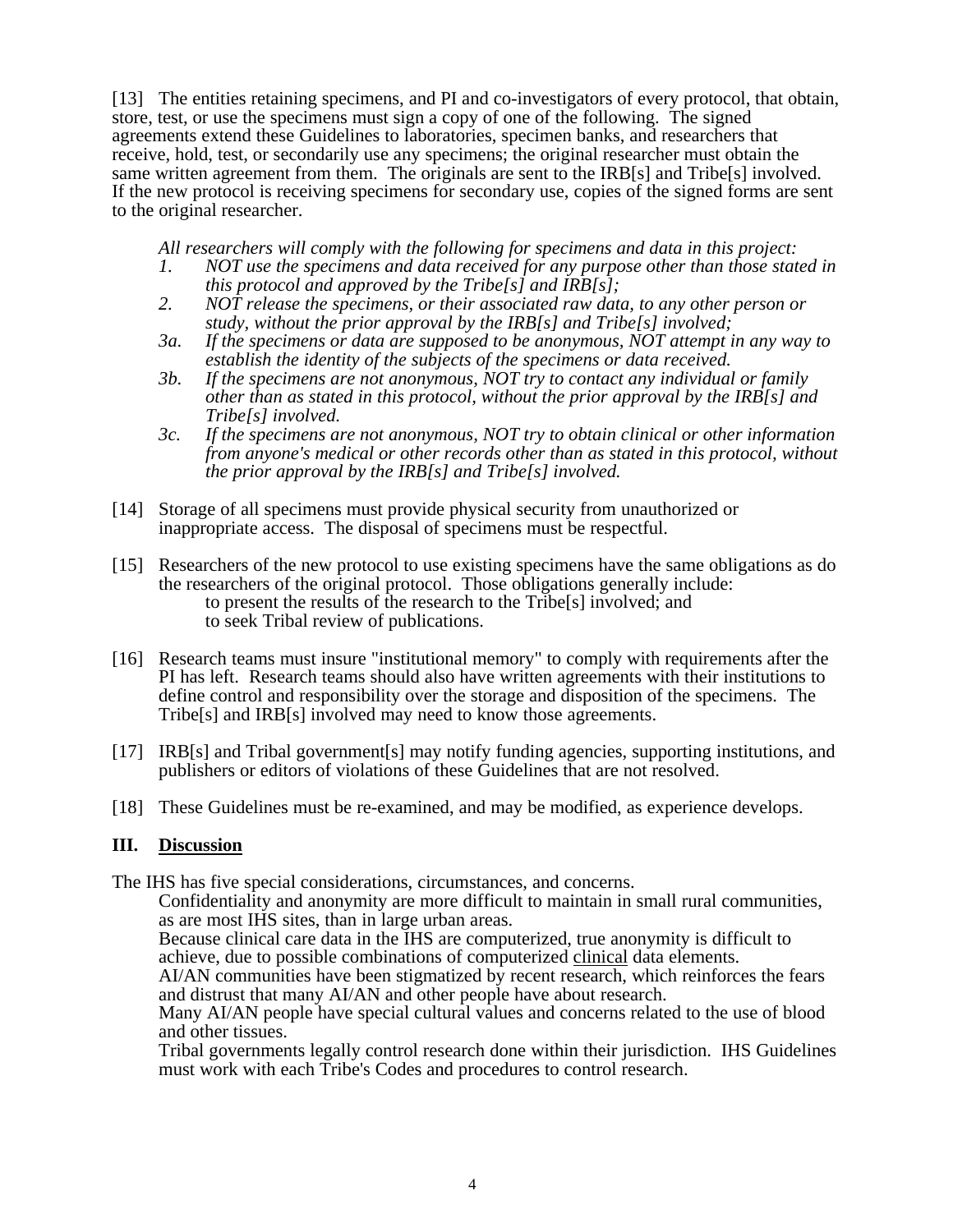Secondary research on blood or tissue specimens is increasingly sophisticated and frequent. Such research may have future benefit to the people and communities whose specimens are tested. For specimens that both are anonymous and exist before the research use, 45 CFR 46 § 101(b)(4) permits research on them without the informed consent of the people from whom they were obtained, because the research appears to carry no risk to them even if the tests are sensitive. However, individual members of a community may be harmed even though the specimens are "anonymous for individuals," if the specimens retain the community's identification or are known to come from that community. The community at risk may be a specific Tribe, a group of Tribes (e.g., "Tribes in the Northwest"), or ethnicity (e.g., "American Indians"). Specimens for which IHS was or is involved in the collection or storage are not anonymous for community because they are known to be from AI/AN people, with the group of Tribes also known. In the IHS policy, therefore, "anonymous" specimens means "anonymous only for individuals"; the specimens are identifiable for the larger AI/AN community at least.

The term "anonymous for individuals" means that it is impossible for the researcher to identity individuals either:

directly (e.g., by name); or

by a combination of data elements.

The term also means that it is impossible for the researcher to identify individuals either: from only the data at hand; or

with other information (e.g., medical records) to which the researcher has access; or

with information from other people (e.g., people who have access to medical records). For specimens to be anonymous for the individual, therefore, the researcher must neither have any data, nor have access to any data with the possible cooperation of others, that alone or in combination identify one or more people from whom the specimens were obtained.

A special consideration applies once specimens are in research, i.e., specimens either obtained directly from volunteer participants under a research protocol, or gathered originally by a process of care and now obtained under a research protocol. The original IRB[s] must review and approve every modification of a protocol, by either expedited or full review; see 45 CFR §s 46.103(b)(4) and 46.110. Later activities modify the research protocol, if they were not stated in the original protocol. Such activities include: giving or lending the specimens to another researcher; using them for tests other than those in the obtaining protocol; or seeking a patent. The original IRBs, therefore, must review and approve such activities as modifications to the original protocol. The IRBs must also determine if the proposed modifications are within the limits of the original informed consent.

There are three basic approaches for informed consent to store specimens.

- [1] One approach is a blanket consent, that permits all future uses of specimens. It maximizes future testing and flexibility, which benefits future progress in science; however it does not recognize possible harms to communities or individuals, e.g., tests for stigmatizing conditions. For example, a protocol and consent form that leftover blood will be stored for "future tests about diseases of importance to AI/AN people" is a blanket consent. It covers too much, from otitis media to alcoholism, from non-stigmatizing to highly stigmatizing conditions. Potential participants being asked to consent to such future use would be uninformed about the risks and benefits.
- [2] Another approach is a detailed consent. At the time the specimen is obtained, each volunteer participant decides whether to permit saving a specimen, what future tests can and cannot be done, and whether to be contacted about results of future tests. The approach maximizes participant control; however the control is exercised when participants lack needed information about the future. That is, detailed consent has three major problems: future tests are too unknown and too varied to list; risks and benefits in the future may differ from those at present; and the current circumstances and values of potential volunteer participants may change in the future, rendering a decision based on current circumstances and values invalid for that future person.